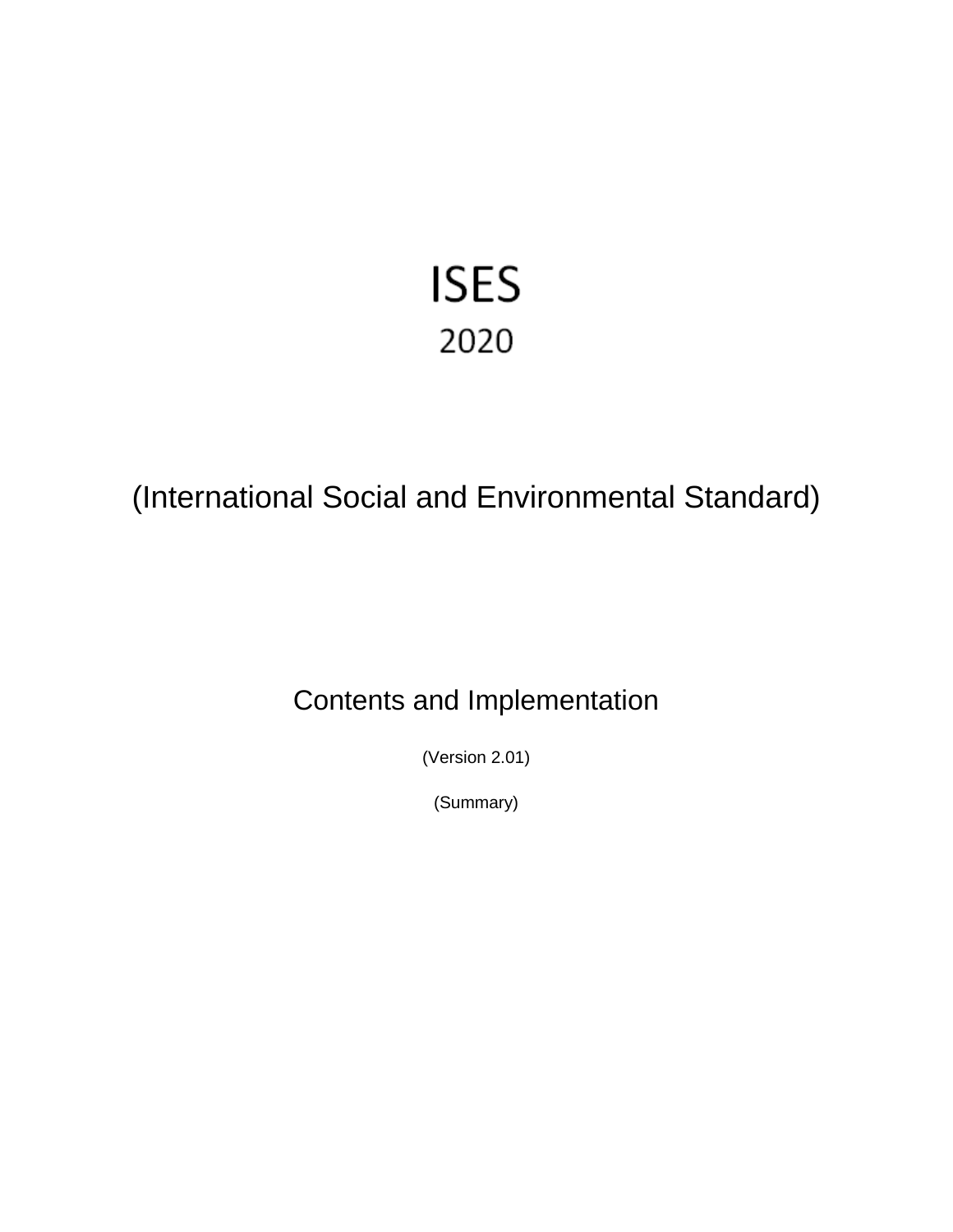## **Table of Contents**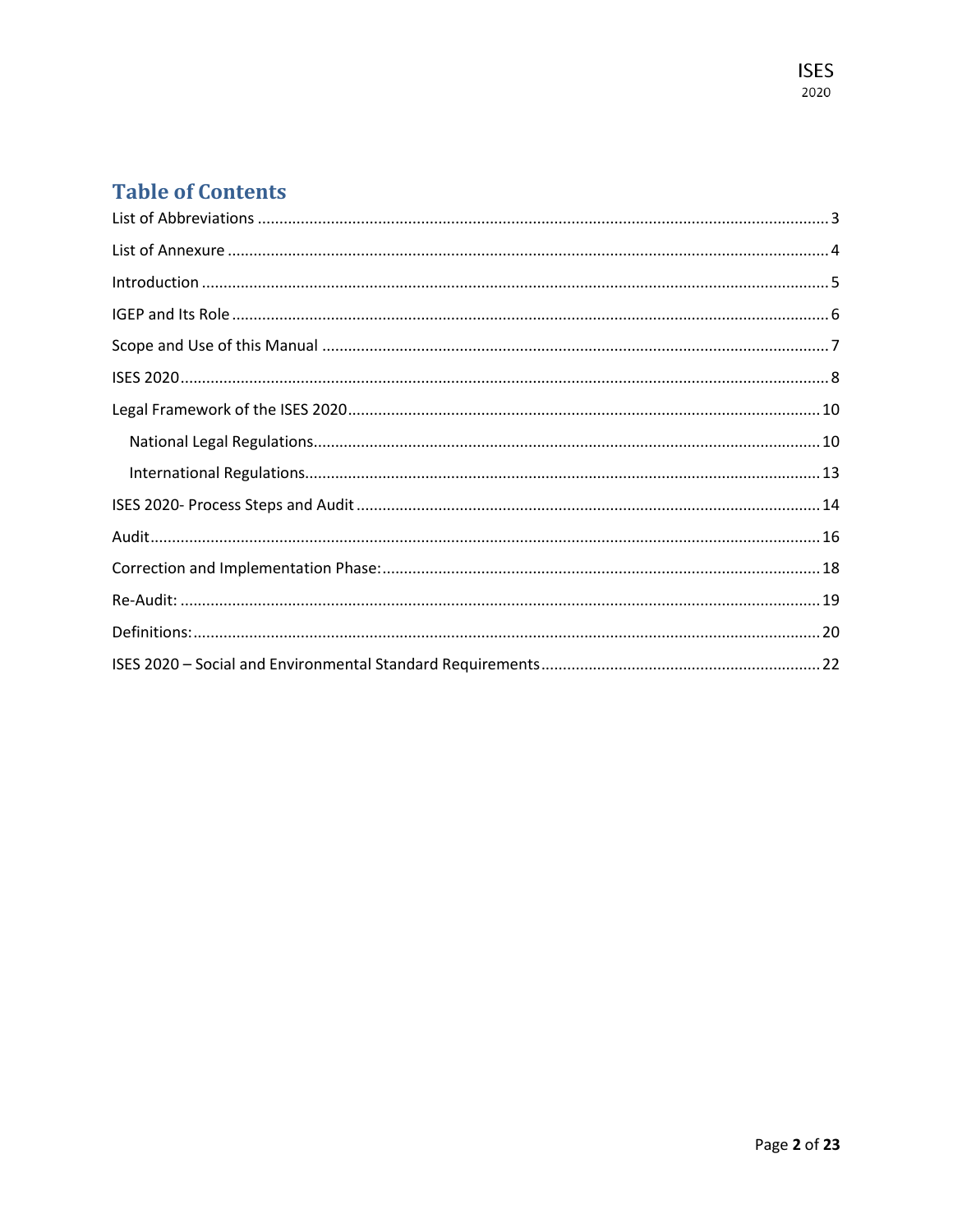## <span id="page-2-0"></span>**List of Abbreviations**

| <b>BMZ</b>       | Ministry of Economic Cooperation and Development (Bundesministerium fuer |
|------------------|--------------------------------------------------------------------------|
|                  | Wirtschaftliche Zusammenarbeit und Entwicklung)                          |
|                  |                                                                          |
| <b>CAP</b>       | <b>Corrective Action Plan</b>                                            |
| <b>GTZ</b>       | Deutsche Gesellschaft fuer Technische Zusammenarbeit GmbH                |
| <b>IGEP</b>      | Indo-German Export Promotion Project                                     |
| <b>ILO</b>       | International Labour Organization                                        |
| <b>ISO</b>       | International Organization for Standardization                           |
| <b>ISES 2020</b> | International Social and Environmental Standards 2020                    |
| SAI              | Social Accountability International                                      |
| SA 8000          | Social Accountability 8000                                               |
| <b>UN</b>        | <b>United Nations</b>                                                    |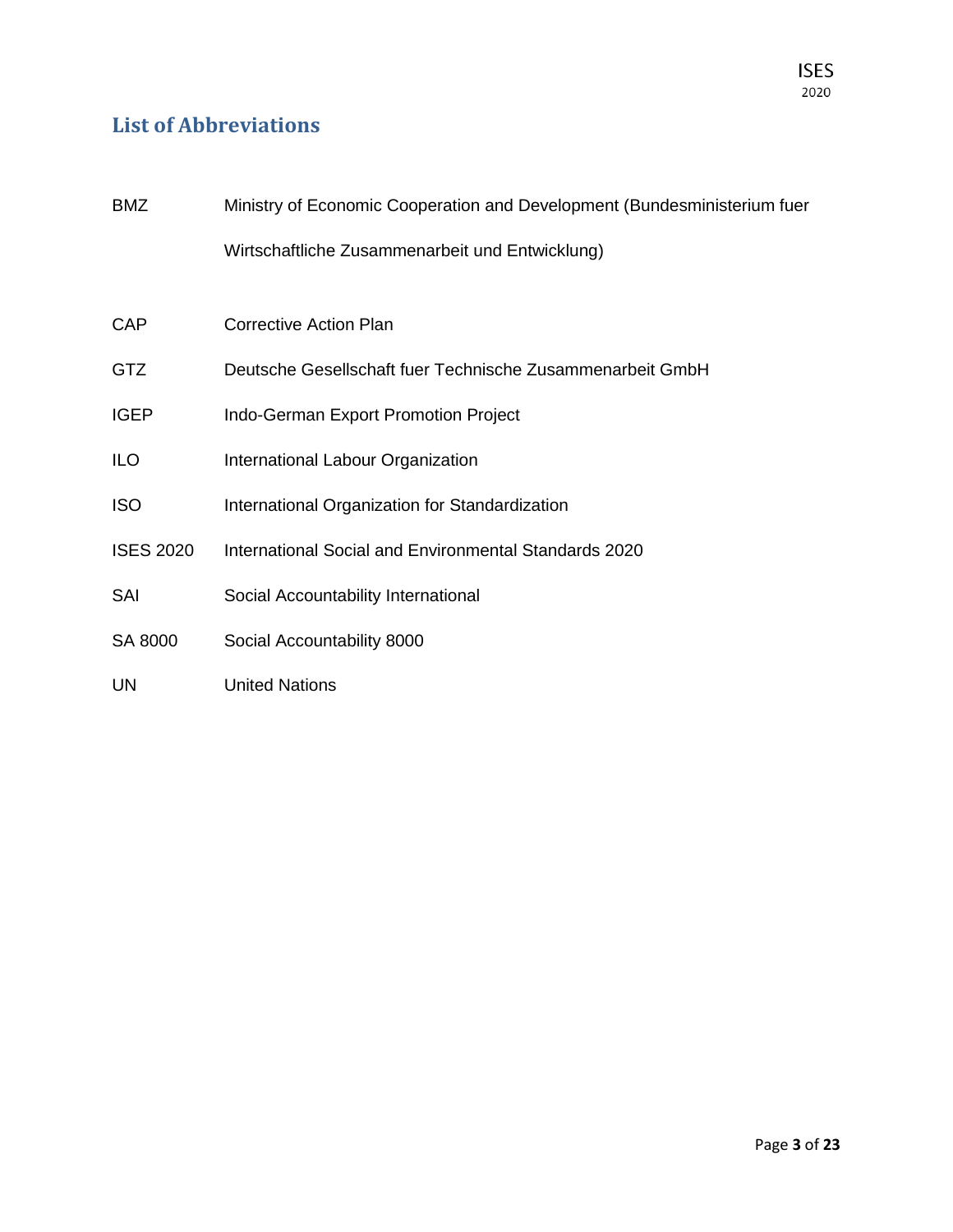## <span id="page-3-0"></span>**List of Annexure**

Annexure 1: Basic Document – I (Company Profile – Buyer) Annexure 2: Basic Document – II (Company Profile – Supplier) Annexure 3: Basic Document – III (Management Questionnaire) Annexure 4: Basic Document – IV (Employee Questionnaire) Annexure 5: ISES 2020 Audit Report Annexure 6: ISES 2020 Corrective Action Plan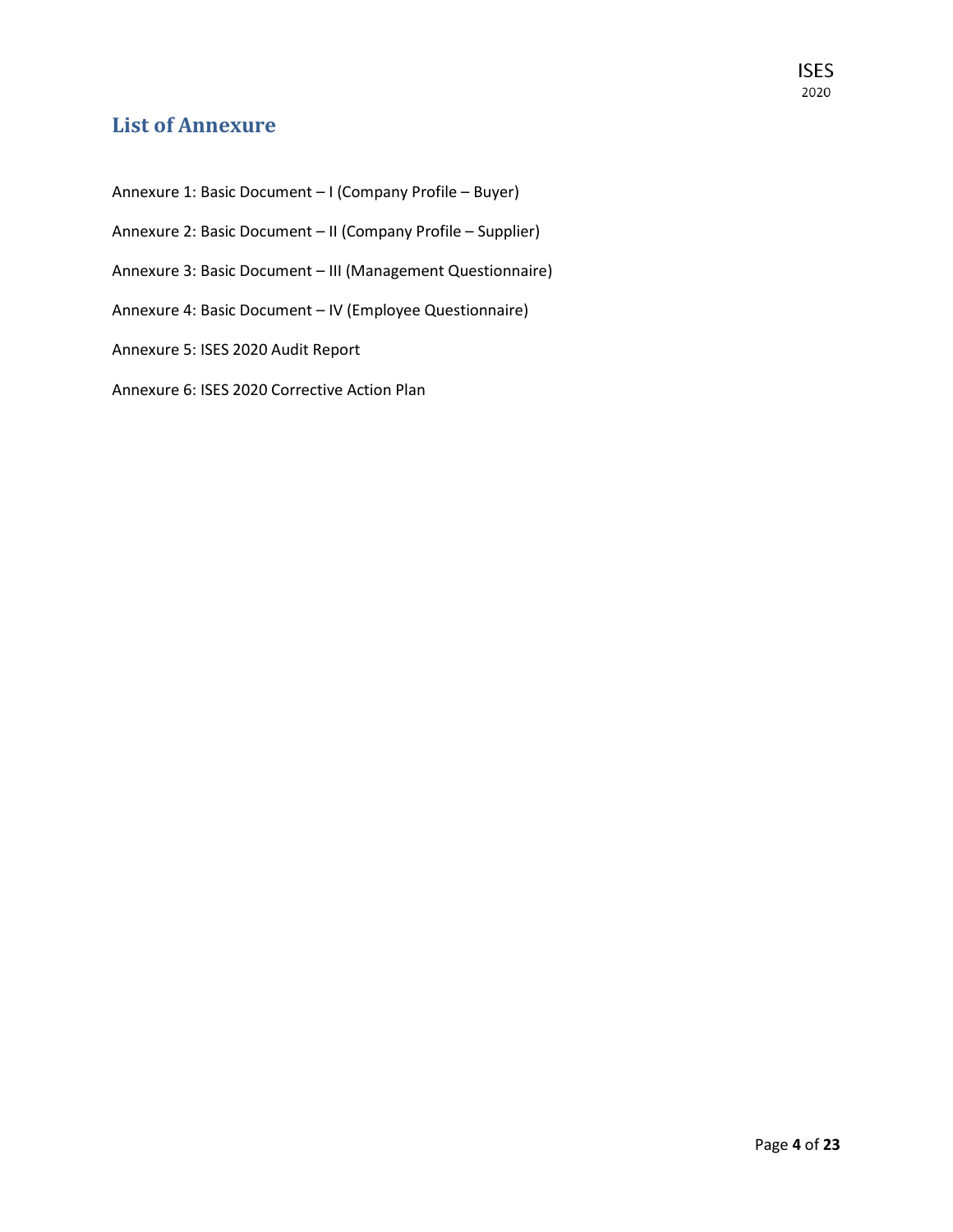## <span id="page-4-0"></span>**Introduction**

Customers in the western world set high standards for retailing companies and their products. They do not only demand for an outstanding product quality and an excellent value for money, but increasingly also request a compliance with social and environmental standards in the production process. If customers are doubtful about the social and environmental acceptability they will choose a different product.

Numerous international campaigns, customers and NGOs increase the pressure on companies by publishing violations of human rights and minimum social and environmental standards. The increased world trade has the effect that an organization or company is capable of affecting and being affected by a wide range of different stakeholders. For reasons of competitiveness it is evermore essential responding to the increasing demands in social and environmental performance. The concept of social and environmental responsibility has economic effects for the company and its competitiveness.

Companies interested in demonstrating that they and their suppliers are honoring social accountability standards have the possibility to have that fact certified with the ISES 2020 (International Social and Environmental Standard) and through an auditing process.

The aim of this guidance document is to serve as a manual to those companies who want to establish a system of corporate social responsibility by implementing minimum social and environmental standards based on the ISES 2020. This manual is intended to serve as a technical guide for the implementation of its eleven requirements, giving precise information on the requirements and showing practical methods to meet them. Using the guidance document in the daily practice enables the company to additionally get economic benefit from necessary changes and to comply with the ISES 2020 and to meet with minimum social and environmental standards in the world-wide production of consumer goods. The manual is intended to support companies to prepare for the audit process.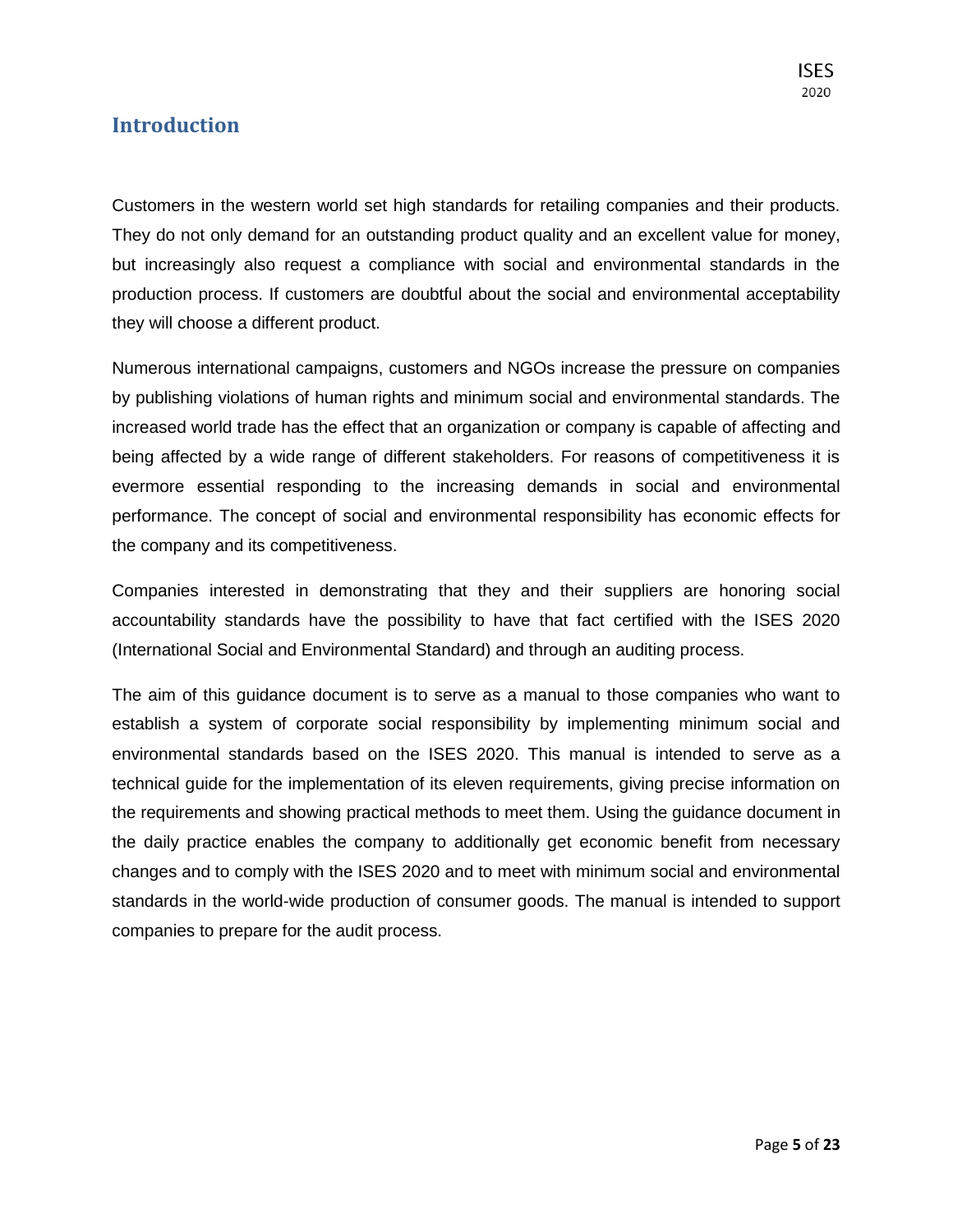## <span id="page-5-0"></span>**IGEP and Its Role**

The Indo German Export Promotion (IGEP) started in 1988 as a joint trade promotion programme of the Indian Ministry of Commerce and the German Ministry of Economic Cooperation and Development (BMZ). It was implemented by the Deutsche Gesellschaft fue Technische Zusammenarbeit (GTZ) GmbH. Since July 2005, IGEP is working as a private company.

Focusing on trade promotion with Germany and other European countries, IGEP has ever since played an important role in promoting Indian exports. Important product sectors promoted by the project are jewellery and silverware, leather products, silk and handloom products, handmade carpets, handicrafts, software and electronics, automotive components, plastic products as well as castings and forgings.

The cooperation between IGEP and Indian companies focuses on services rendered to promote the companies in India and abroad. These services comprise giving advice and counseling, rendering of market information, facilitating long term business relations, monitoring and influencing framework conditions as well as marketing activities through specialized fairs.

A specific focus in the services has always been put on the increasing relevance of compliance with social and environmental standards. To support companies to meet high customer standards for products manufactured under socially and environmentally acceptable conditions, IGEP has developed the ISES 2020. The standards and the auditing process ensure compliance with minimum social and environmental standards at the production sites and can cover the whole value chain.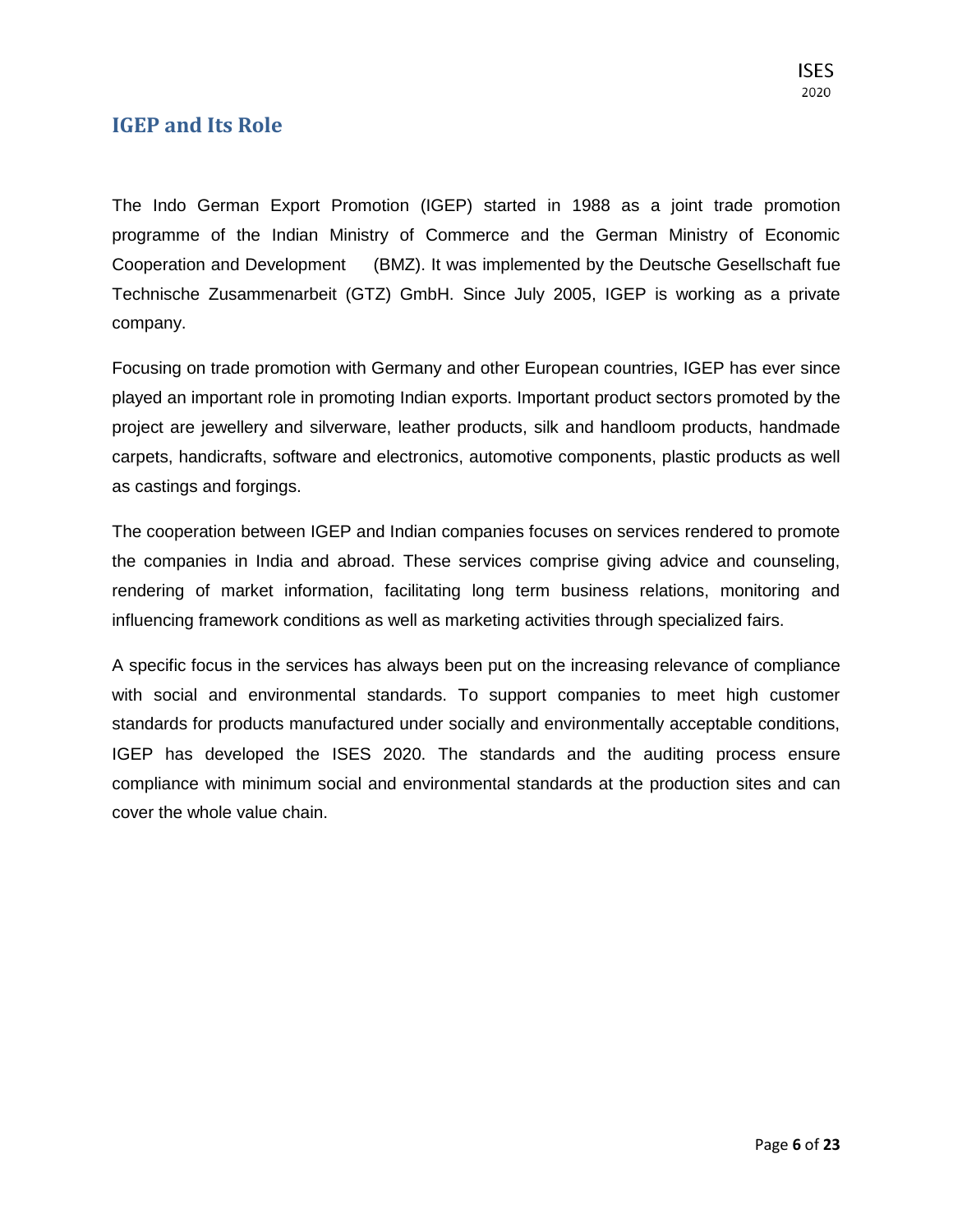## <span id="page-6-0"></span>**Scope and Use of this Manual**

The present guidance document is intended to support companies who are in the process of adopting the ISES 2020 in self assessing the compliance with the minimum social and environmental requirements and in this way in preparing for the audits. For this purpose the manual provides the companies with necessary detailed information about the requirements and practical measures to ensure compliance. Used in the daily practice the guidance document helps the implementation process of ISES 2020.

After a short presentation of the audit process, the single requirements are presented in detail, always considering the national legal regulation. In many cases laws might vary from state to state and from industrial sector to industrial sector. The manual will give you the basic legal parameters. It lies in the responsibility of the companies to find out the exact legal requirements for the state and sector the company is working in. IGEP will offer a backup on legal questions.

To ensure a successful implementation of the social and environmental standards the guidance document further provides a checklist for self monitoring and measures to be taken to reach compliance with the requirements. The two sheets for self evaluation and for improvement serve as a practical tool for the companies to verify the status quo regarding the eleven requirements of the standard. Both are designed to be a tool for daily practice to the company during the preparation phase as well as during the circle of continuous improvement. As part of the daily company routine in this way it enhances the sustainability of measures taken and of the overall social and environmental performance.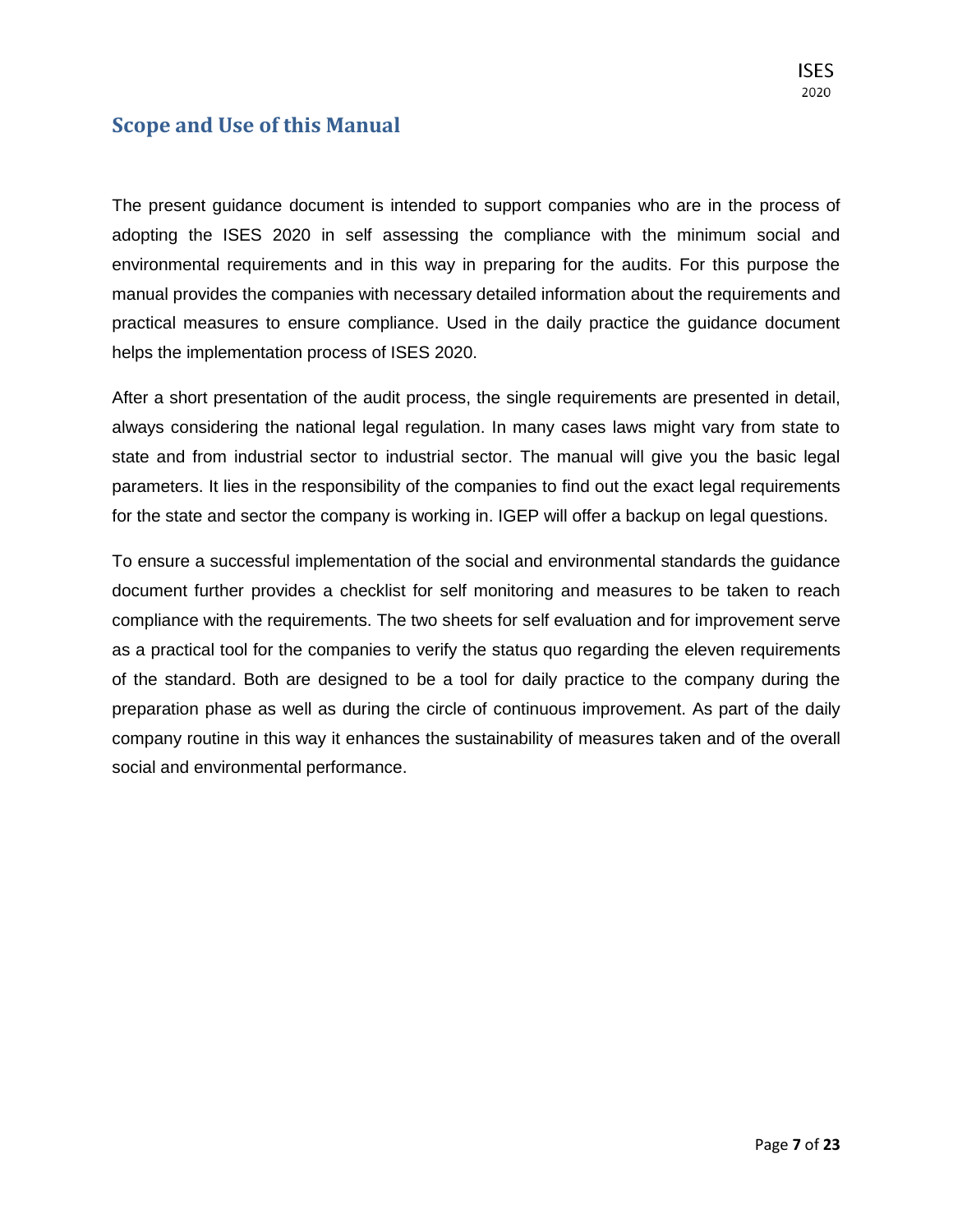#### <span id="page-7-0"></span>**ISES 2020**

The ISES 2020 is the revised and advanced former ISES 2000, which was developed in 1995 / 96. The ISES 2020 comprises ten years of work and audit experience with the ISES 2000 with various companies of different sectors. The adapted standard furthermore deeper integrates environmental aspects than before. Further amendments in the field are tested at present and will be included after careful evaluation.

The ISES 2020 relies on the responsibility of the companies complying with the national regulations under labour, social and environmental law in India and relevant international conventions and declarations as mentioned below.

For companies and suppliers, the benefits of adopting ISES 2020 are significant. The widespread integrated management system of ISES 2020 based on the philosophy of a total quality management covers the fields of social accountability, health and safety as well as environment. It has a direct effect on the product, work and production quality of a company. It not only addresses relevant aspects to the employer but also treats issues important for the employees of a company, customers and or other stakeholders. The improvement of working conditions and reduction of pollution has a direct effect on ameliorating production efficiency, leading to positive impacts on the competitiveness of the company.

A commitment in improving working conditions and environmental aspects can lead to various benefits for a company, for example enhancing the reputation of the company, improving of the employee recruitment as well as gains in quality, productivity and profitability. An increased organizational efficiency as well as the compliance with national and international laws and regulations are further advantages employers can gain by adopting the ISES 2020.

Benefits for employees and workers are generally better working conditions including the guarantee of minimum living wages, guaranteed times off for recreation, a more secure work environment, fewer accidents and an increased awareness of labor rights.

For other stakeholders the benefits of companies adopting ISES 2020 lie in the improvement of environmental conditions as well as in a clearer more credible and transparent information system about the social and environmental responsibility. An identification of companies making progress towards humane working and living conditions becomes possible. Also customers and investors can on this basis take ethical purchasing and investment decisions.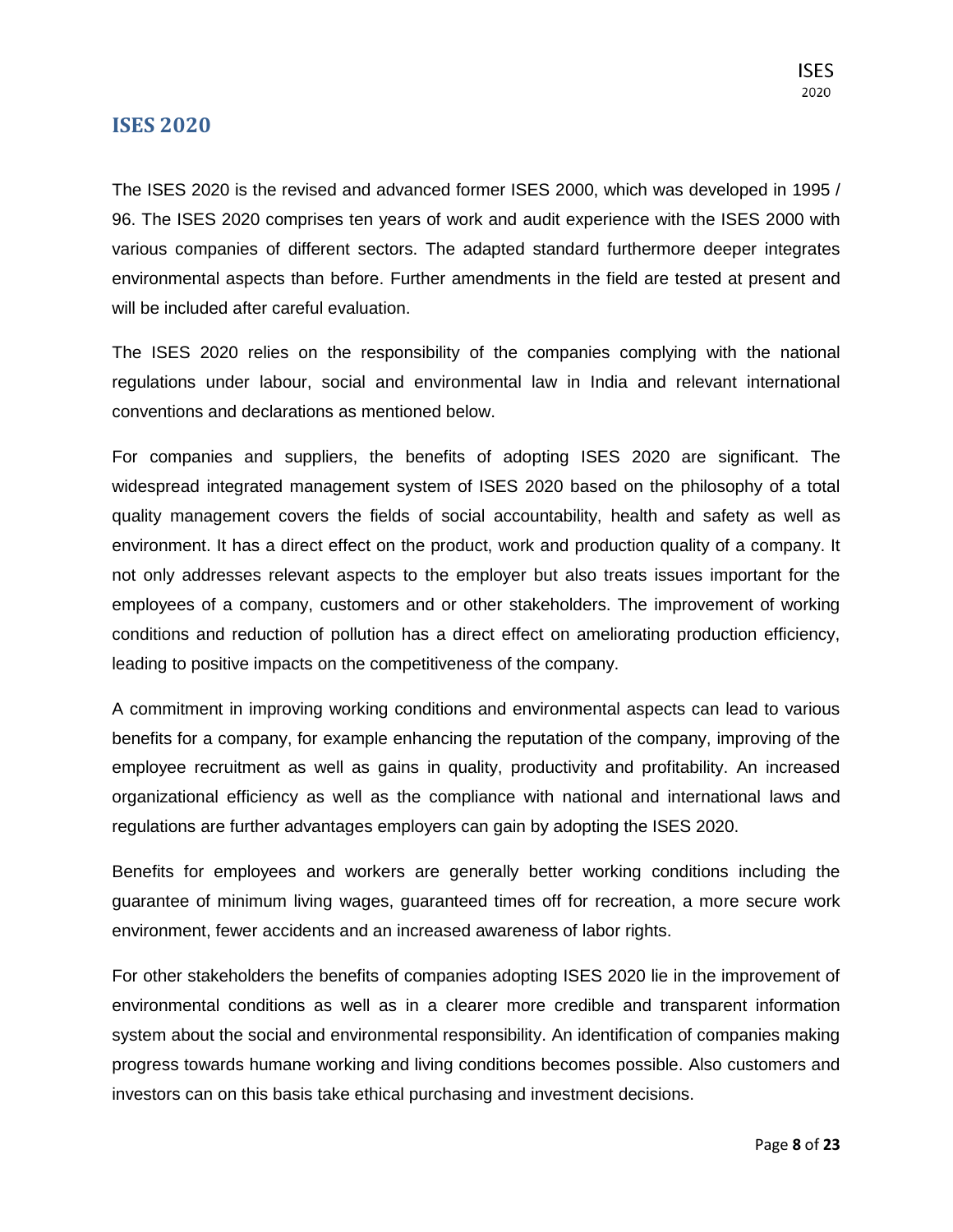A specific characteristic of the ISES 2020 and its auditing process is the combination of assessment and assistance. Certainly a central aspect of the audit is the assessment and evaluation of the compliance with the requirements of the standard. But the ISES 2020 approach goes beyond and gives assistance and consultancy services to the companies who are adopting the standard. Non compliance with aspects of the requirements does not lead to exclusion of certification. IGEP has chosen an approach of cooperation with the companies. In case of non compliance the auditors and IGEP will together with the company develop a corrective action plan (CAP). The CAP contains measures that have to be implemented to meet the minimum social and environmental standards and be accredited. This form, of consultancy promotes the companies in improving organizational and productive efficiency and hence national and international market competitiveness. Only in cases of total unwillingness and disinterest in setting socially and environmentally compliant, companies will be excluded from the certification process.

A further particularity of the ISES 2020 is the holistic approach. This covers on one side all production steps and production groups, integrating the supply chain with regard to social and environmental issues. On the other side the ISES 2020 approach includes a total quality management focusing not only on aspects of production, but as well on a personal management system, aspects of accounting and of continuous improvement.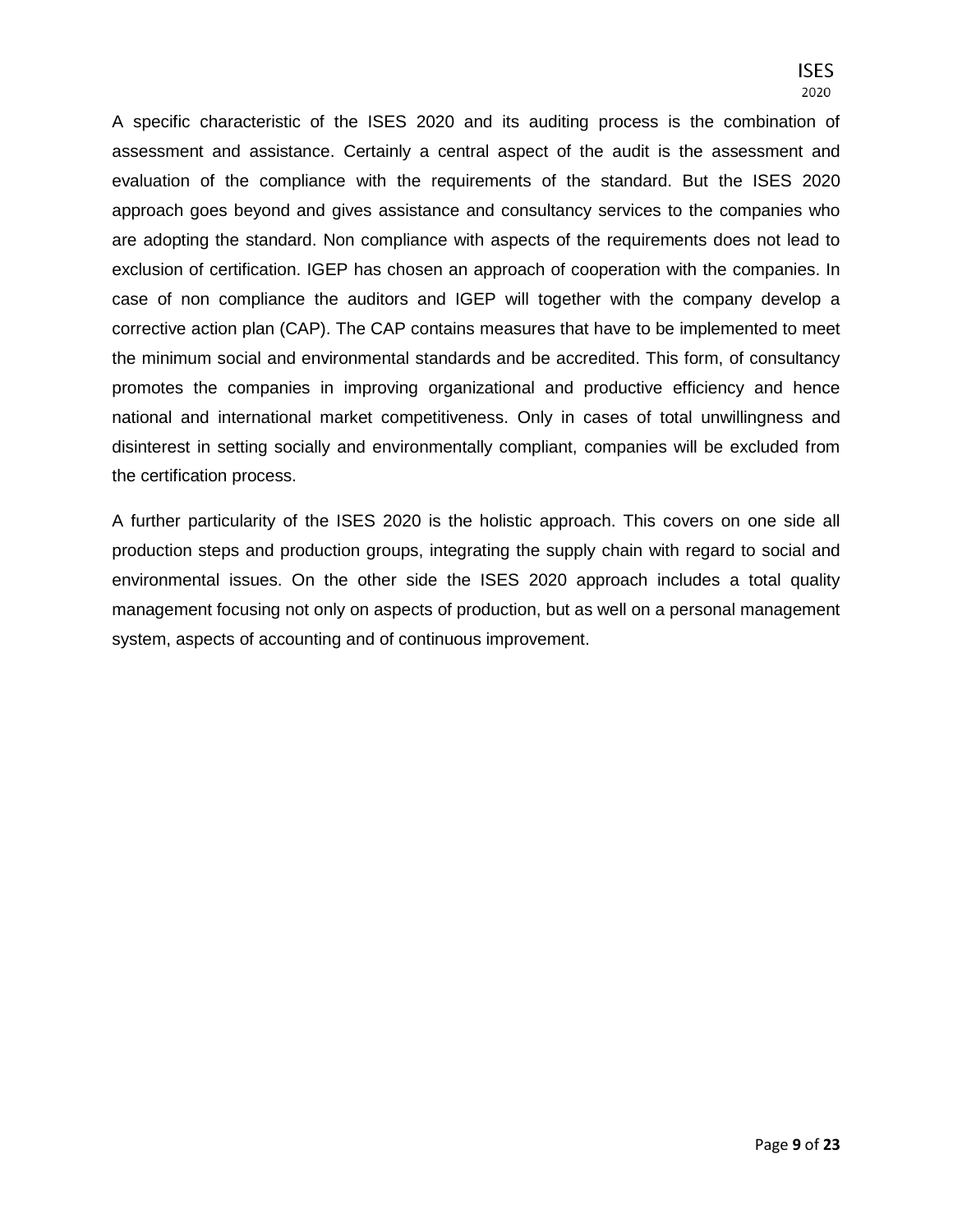## <span id="page-9-0"></span>**Legal Framework of the ISES 2020**

The framework of the ISES 2020 is constituted by national regulations under social, labour and environmental law of India and complies as well with international conventions declarations and internationally applicable certification system SA 8000 of Social Accountability International (SAI). To facilitate the work with European companies ISES 2000 and 2020 have been given to the Foreign Trade Association of the German retail Trade in Cologne, which formed on this basis the Business Social Compliance Initiative (BSCI, Brussels).

If there are discrepancies at points where national and international regulations overlap, it is recommended to follow the more stringent rule as long as this is possible and implementable without violating national principles.

### <span id="page-9-1"></span>**National Legal Regulations**

The national legal requirements are applicable particularly with respect to:

- Working time
- Compensation
- Social security contributions
- Minimum age of employees / child labour
- Ban on forced labor
- Disciplinary measures
- Freedom of association and collective bargaining
- Ban on discrimination
- Working conditions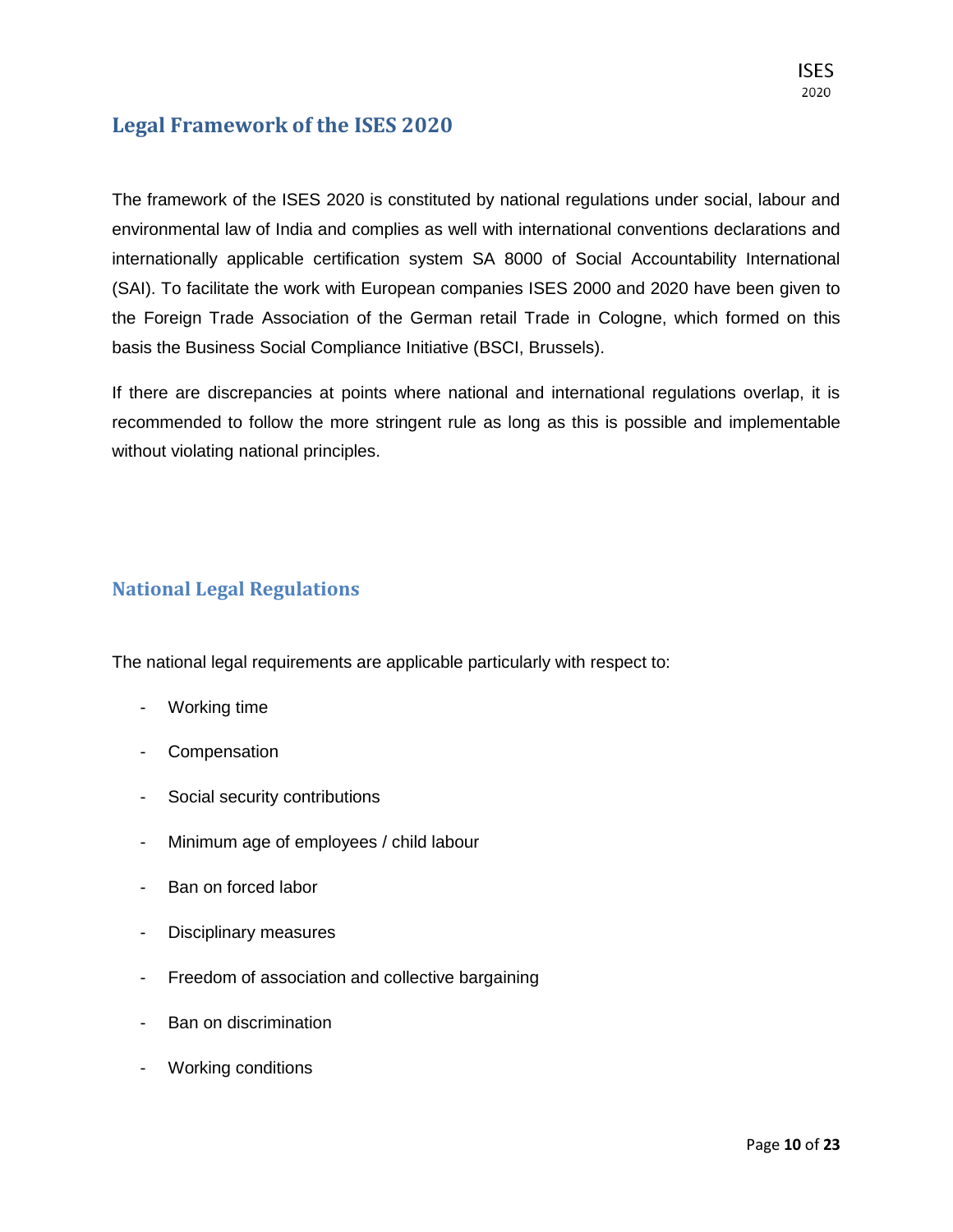- Health and safety
- Environmental issues
- Legal requirements for accommodation of employees (dormitories)

Important laws and acts to consider are:

- Factories Act 1948 (Including amendments in 2016)
- Apprentice Act
- Material Benefits Act
- Bonded Labour System (Abolition) Act
- Equal Remuneration Act
- Trade Union Act
- Industrial Disputes Act 1947
- The Industrial Employment (Standing Orders) Act, 1946 (with amendment in 2006)
- The Weekly Holidays Act, 1942
- Minimum Wages Act
- Payment of Wages Act
- Employees Provident Fund Act
- Employees State Insurance Act
- The Environment (Protection) Act, 1986 (including the Environment (Protection) (Fifth Amendment) Rules, 2014, 2016 & 2017)
- Trade Union Act 1926 (including Trade Unions (Amendment) Act, 2001)
- The Child and Adolescent Labour (Prohibition and Regulation) Act, 1986 and Amendment Act 2016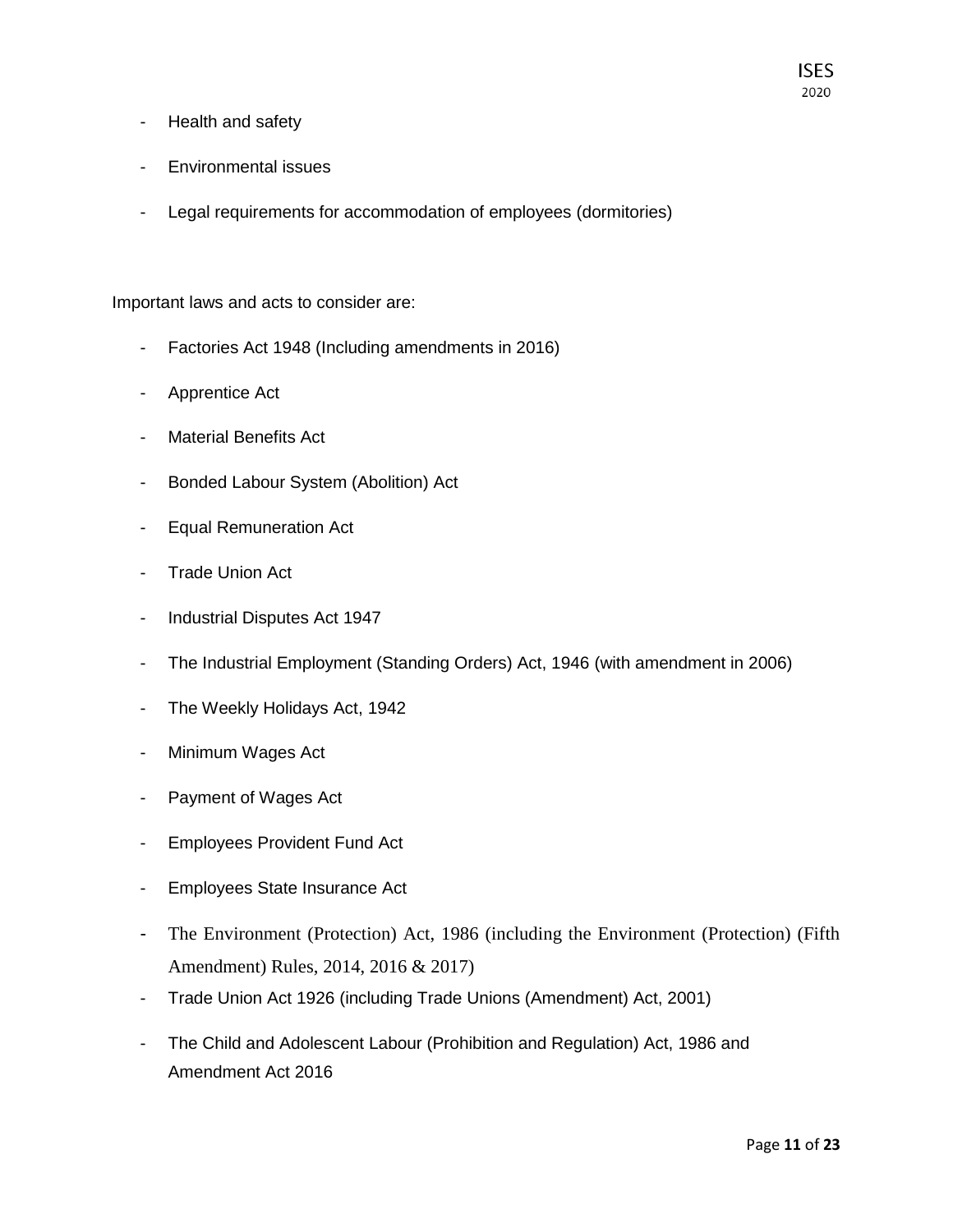- The Plantations Labour Act 1951 (including Plantations Labour (Amendment) Act, 2010)
- The Right of Children to Free and Compulsory Education Act, 2009 (Right to Education Act 2009)
- The Juvenile Justice (Care and Protection of Children) Act, 2015
- The Commissions for Protection of Child Rights Act, 2005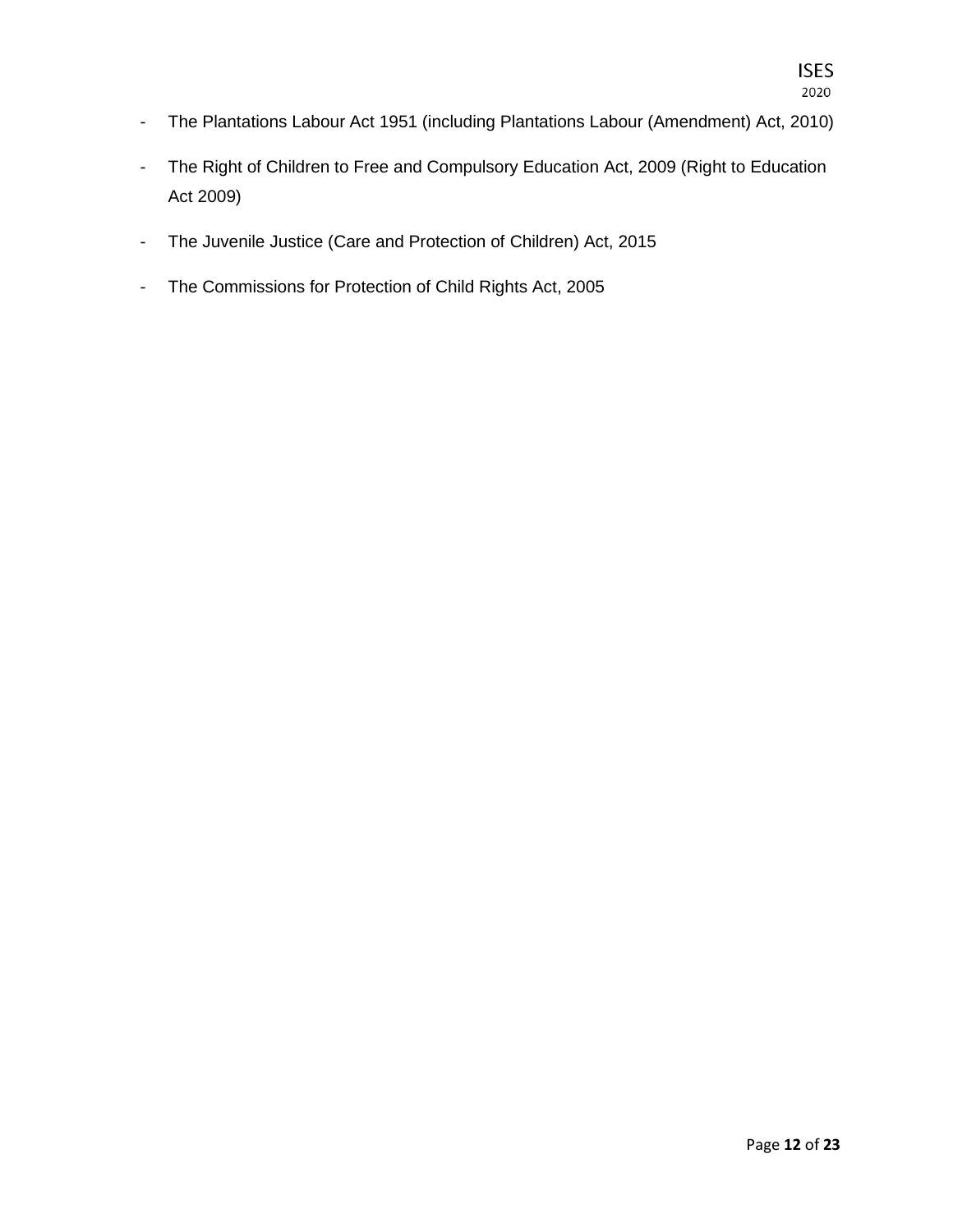### <span id="page-12-0"></span>**International Regulations**

The ISES 2020 is based on internationally recognized standards developed by different organizations. It is oriented on the core labor standards of the International Labour Organization (ILO) as well as the Universal Declaration of Human Rights and the UN Convention on the Rights of the Child.

The following working standards are applicable:

- ILO Convention 29 and 105 (Forced and Bonded Labor)
- ILO Convention 87 (Freedom of Association)
- ILO Convention 98 (Right to Collective Bargaining)
- ILO Convention 100 and 111 (Equal Remuneration for Male and Female Workers for Work of Equal Value, Non Discrimination)
- ILO Convention 135 (Worker's Representative Convention)
- ILO Convention 138 and Recommendation 146 (Minimum Age and Recommendations)
- ILO Conventions 155 and Recommendation 164 (Occupational Safety and Health)
- ILO Conventions 159 (Vocational Rehabilitation and Employment of Disabled persons)
- ILO Convention 177 (Home Work)
- ILO Convention 182 (Worst Form of Child Labor)
- Universal Declaration of Human Rights
- The United Nations Convention on the Rights of Child
- The United Nations Convention to eliminate all forms of discrimination against women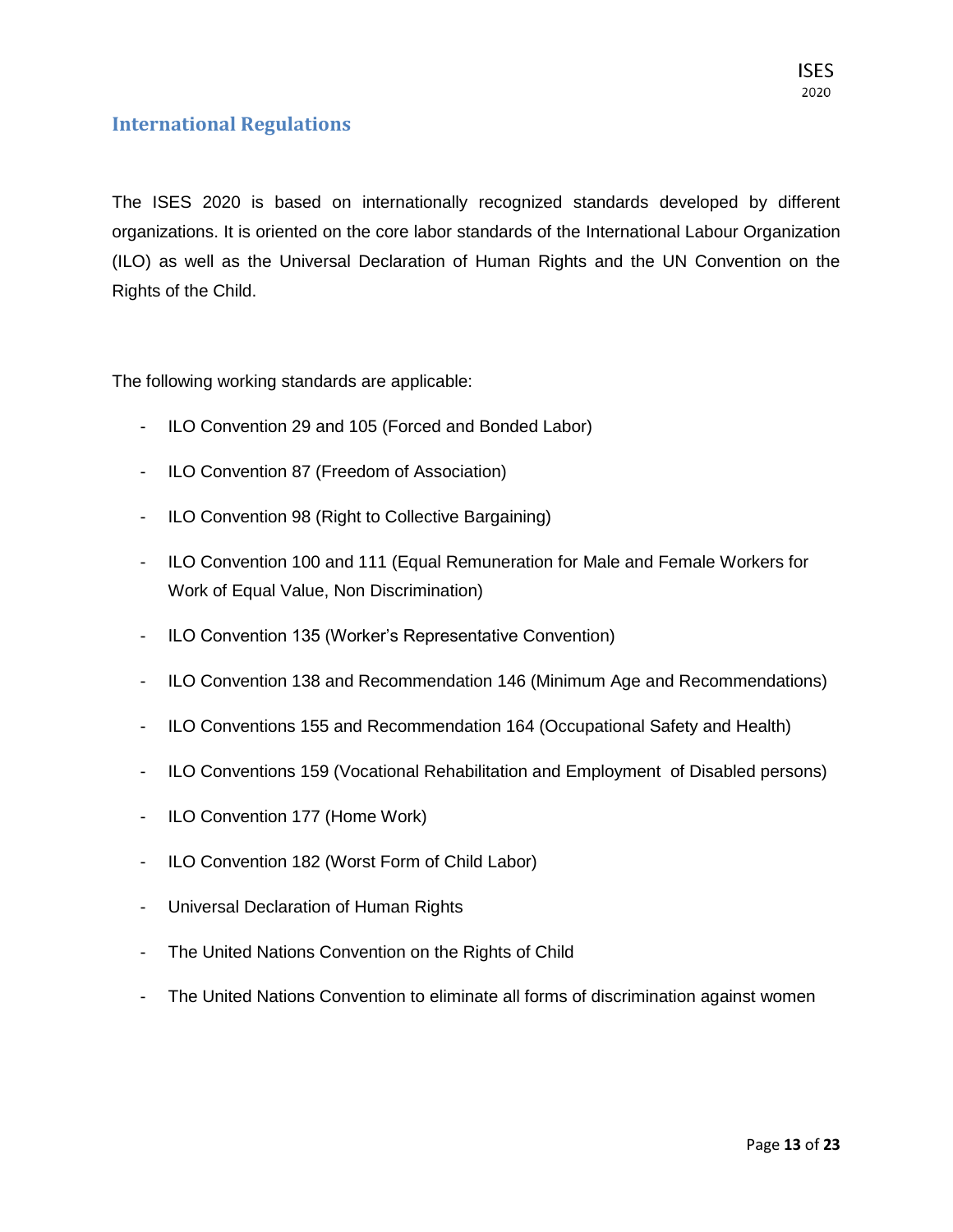## **ISES 2020- Process Steps and Audit**

<span id="page-13-0"></span>The ISES 2020 implementation and audit process can be separated into six different phases, in which the first three phases represent a linear process. The self assessment phase and the first audit follow the awareness raising phase. After that a cyclic process, the cycle of improvement consisting of the audit, the correction phase, the implementation phase and the re-audit follows. These four phases have a cyclical progression as they are repeated in case of non conformance with one or more requirements and or after a period of three years as a reevaluation process. This assures continuous improvement together with the special and unique characteristics of ISES which consists of unannounced counties. All manufacturers must agree to them at the beginning of the certification process. They are all integral part of the ISES work and can be carried out at any time.

#### Awareness Raising Phase:

During an awareness raising workshop the main aspects of corporate social responsibility and the ISES 2020 are being explained. This first phase is meant as introductions in which the requirements of the ISES 2020 are being explained. During the workshop a guidance document is handed out. It gives detailed information about the single requirements of the standard and supports the self assessment process and preparation for the coming audit process.

#### Preparation and Self Assessment Phase

For reasons of cost and efficiency a careful preparation for the audit is recommendable. Following the introductory workshop the company should start the self assessment phase on the basis of the information and the sheets for self assessment and for improvement.

#### Steps to be taken to prepare for the audit:

- Perform self assessment on the basis of the ISES 2020 checklist and evaluation sheets.
- Correction of deficiencies found wherever possible before the date of the audit.
- Provide authors and audit company with all the information they require and ask for.
- Persons responsible for the relevant areas shall be available during audit. They have to be prepared in advance using the guidance document.
- Make available a separate room for the auditors if possible.

IGEP will give necessary advice and coaching during each stage of this pre audit phase.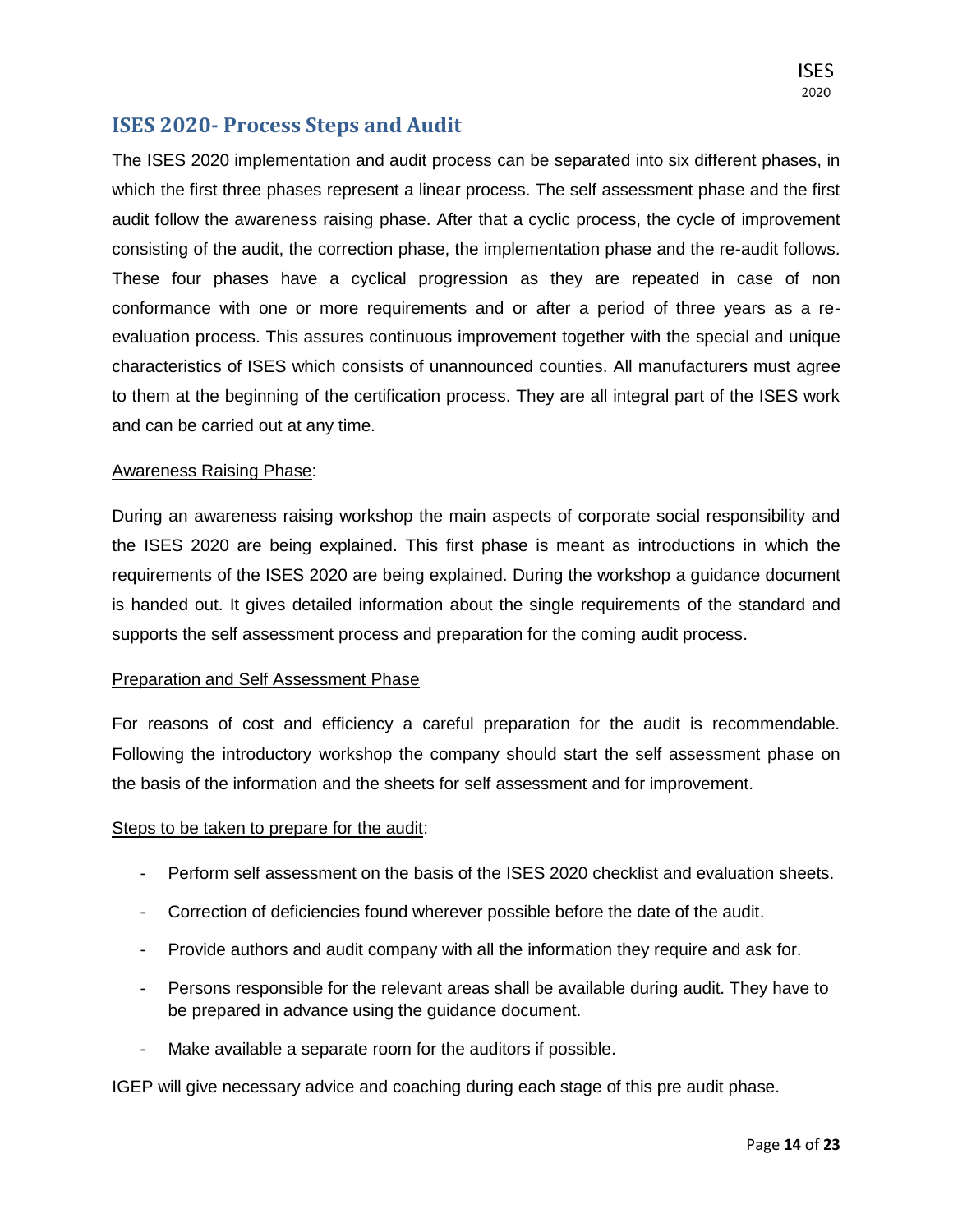

Figure 1: Phases of the ISES 2020 - Audit Approach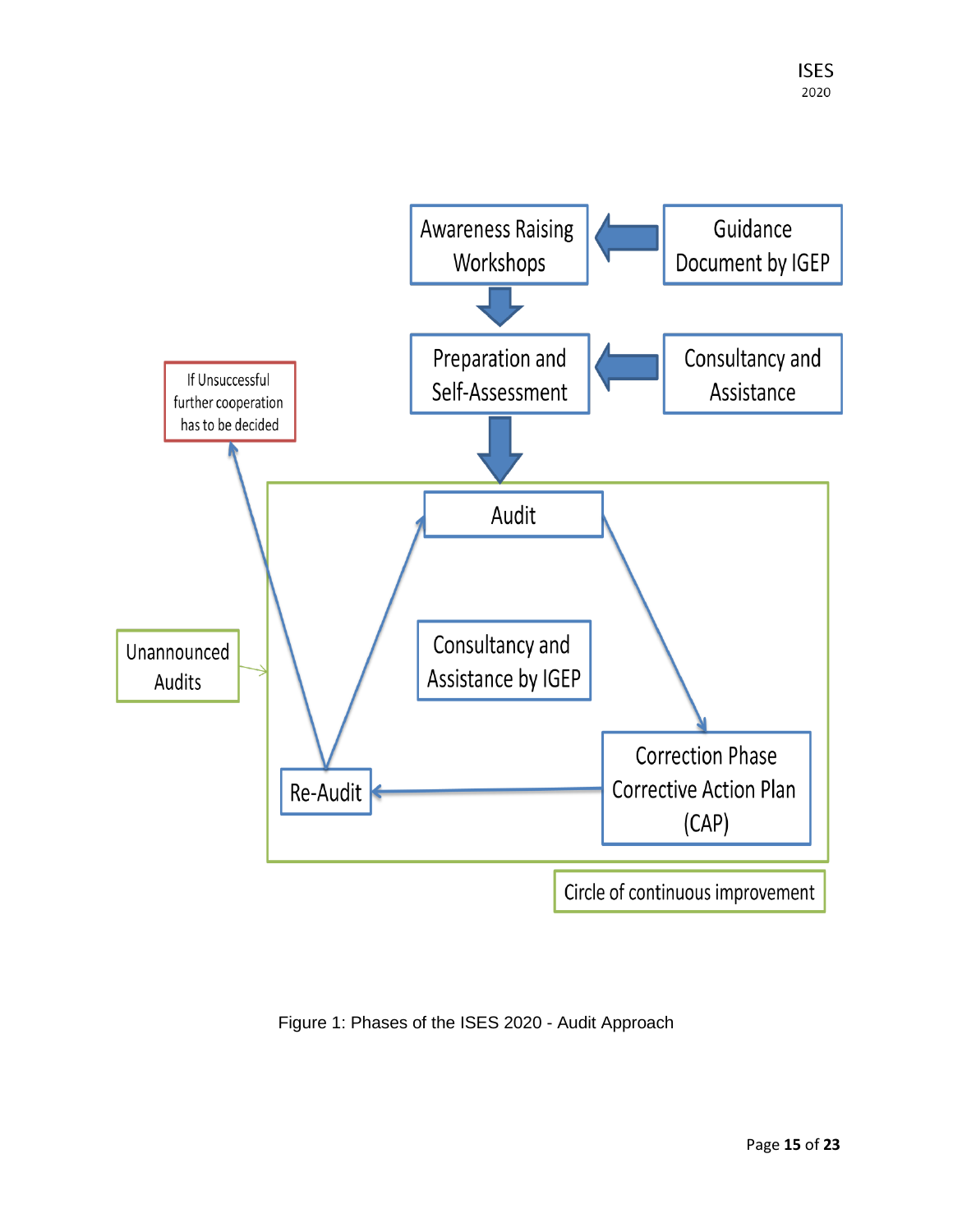## <span id="page-15-0"></span>**Audit**

After thorough preparation the company should arrange for the first audit being conducted at the company. The audit will be conducted by audit and certification companies and/or specially trained auditors. The purpose of this audit is to analyze the social and environmental performance of the company, in order to identify any need for improvement and to agree on appropriate corrective action where necessary.

Normally the first audit serves as a survey, with the help of which the necessary corrective actions are arranged between the auditors, the company and IGEP. In case of a careful preparation on this basis, simple corrective actions should be implemented immediately. Further more complicated actions necessary for compliance are to be carried out according to an agreed time plan (normally max, six months)

The audit itself is conducted systematically, uniformly and completely. The auditors are subject to an obligation of neutrality. The audit normally comprises the following components:

#### Introductory Meeting:

The introductory meeting is for the participants to introduce themselves and to clarify the framework conditions, such as the procedure and time of audit, which persons should be available, what documents will be examined and the clarification of outstanding questions.

#### Interview with the management:

The interview serves as a further intensive information exchange with the company. In the case of the audit it may be repeatedly be necessary to clarify matters with the company's management. Part of the interview will be the answering of the questionnaire.

#### Inspection of the documents:

Numerous documents have to be examined and checked during the audit, in order to assess whether they comply with the requirements. The auditor has to be given full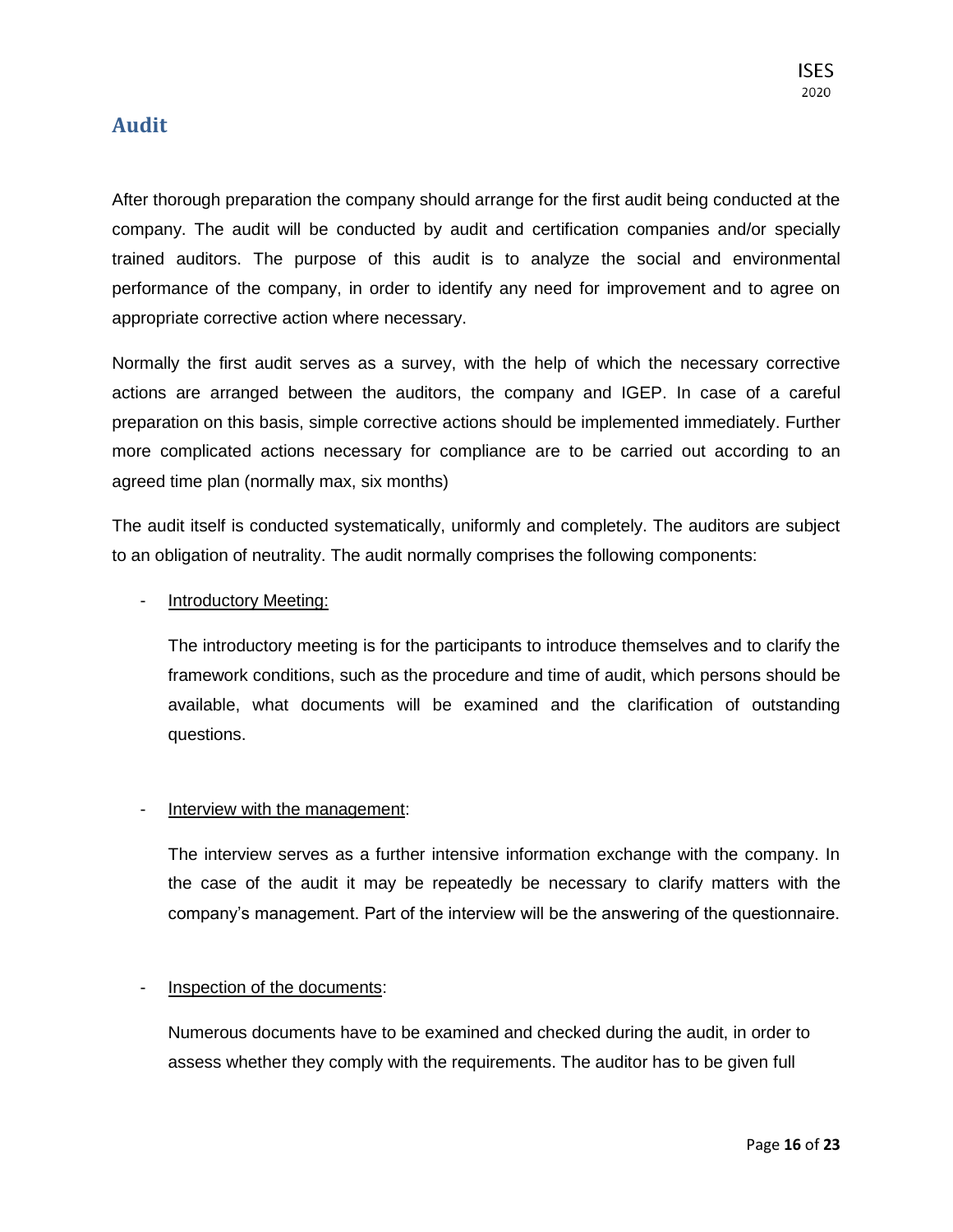access to all personnel files, and book keeping documents, etc.

#### Site Inspection:

During the audit the auditor will inspect the site of the company. Main matters of inspection are the fire protection equipment, emergency exits, health and safety matters, machines and electrical equipment, room temperature, ventilation and lighting, general cleanliness, sanitary facilities and required social amenities.

#### Interviews with employees:

One of the elements in a complete audit is the conduct of interviews with the employees in the company, particularly from the production area. These interviews are used to check matters which cannot be properly assessed by means of documents, by site inspection or by interviews with the top management.

Anonymity must be maintained. The employees to be interviewed must be selected without the knowing and influence of third parties. During the interview no further person may be present apart from the auditor. Employees interviewed have special protection. Any exertion of influence on employees before the interview, or disadvantages for employees who have been interviewed will lead to marking down of the audit results or in the worst case to invalidity of the audit.

#### Report based on Audit Results:

Based on the information of the documentation check, the site inspection and the interviews, the auditor determines the audit results and composes a written report.

#### Final Meeting:

At the end of the audit a final meeting is held with top management. The audit results with necessary corrective actions are discussed in detail. The corrective action plan has to be agreed by the responsible manager. This meeting automatically leads into the next phase.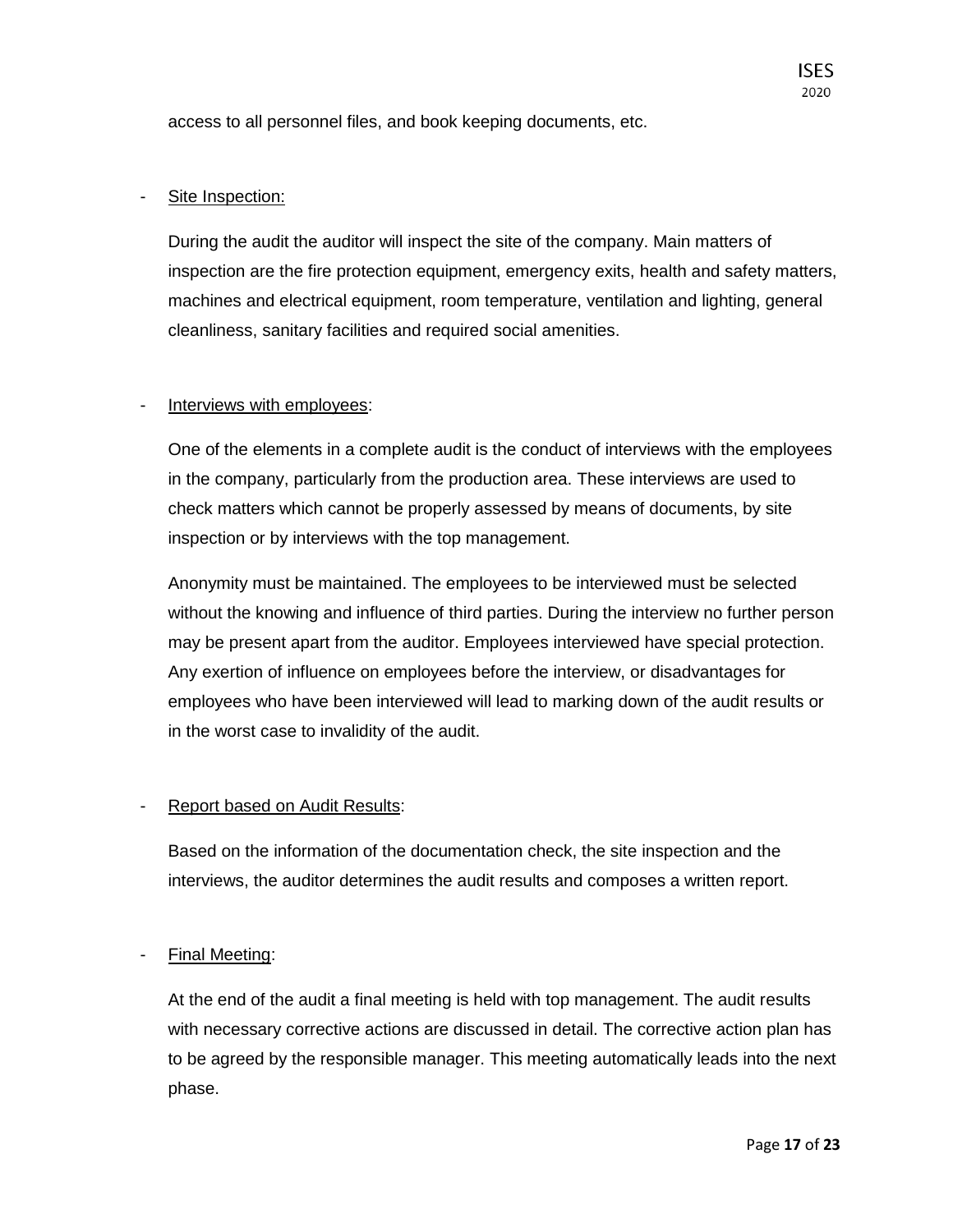## <span id="page-17-0"></span>**Correction and Implementation Phase:**

This is a phase of constructive cooperation. Based on the results and reports about the audit, corrective actions are being developed where the auditor found non-compliance with the requirements. A final social and environmental audit report sums up the results of the audit and the developed corrective action plan.

The next step is the implementation of the corrective actions. Depending on the intensity, extent and complexity of such corrective actions, this may range from simple checks on implementation to additional awareness raising measures right up to intensive training programmes. A realistic period must be set for implementation of each corrective action plan. Some suggestions for the implementation process are:

- Start with implementation of actions which prevent dangerous situations for employees and or for the company.
- Then implementation of actions that involve a small amount of effort and can be realized with the means available.
- Preference shall be given to those actions where an additional economic benefit can be likely expected for the company.

During the implementation phase it is important to get together with the responsible people and or employees affected by the corrective actions, and generate an action plan for implementation as well as identify possible solutions together. This integrates the employees in the process, enforces their identification with the process and qualifies them at the same time.

The implementation of corrective actions normally requires additional know how and trained personnel to recognize deficiencies in different areas of a company and to create know how so that the problem can be solved in future immediately by the employees themselves. A good training in the use of machines and tools enables the employees to better protect themselves. Furthermore a good training in the use of machines and tools enables the employees to better protect themselves from accidents. This also has a effect on the product quality.

During this phase IGEP supports the companies where necessary with consultancy services. A close cooperation during this stage is important to realize a sustainable change and to avoid unnecessary costs for the companies.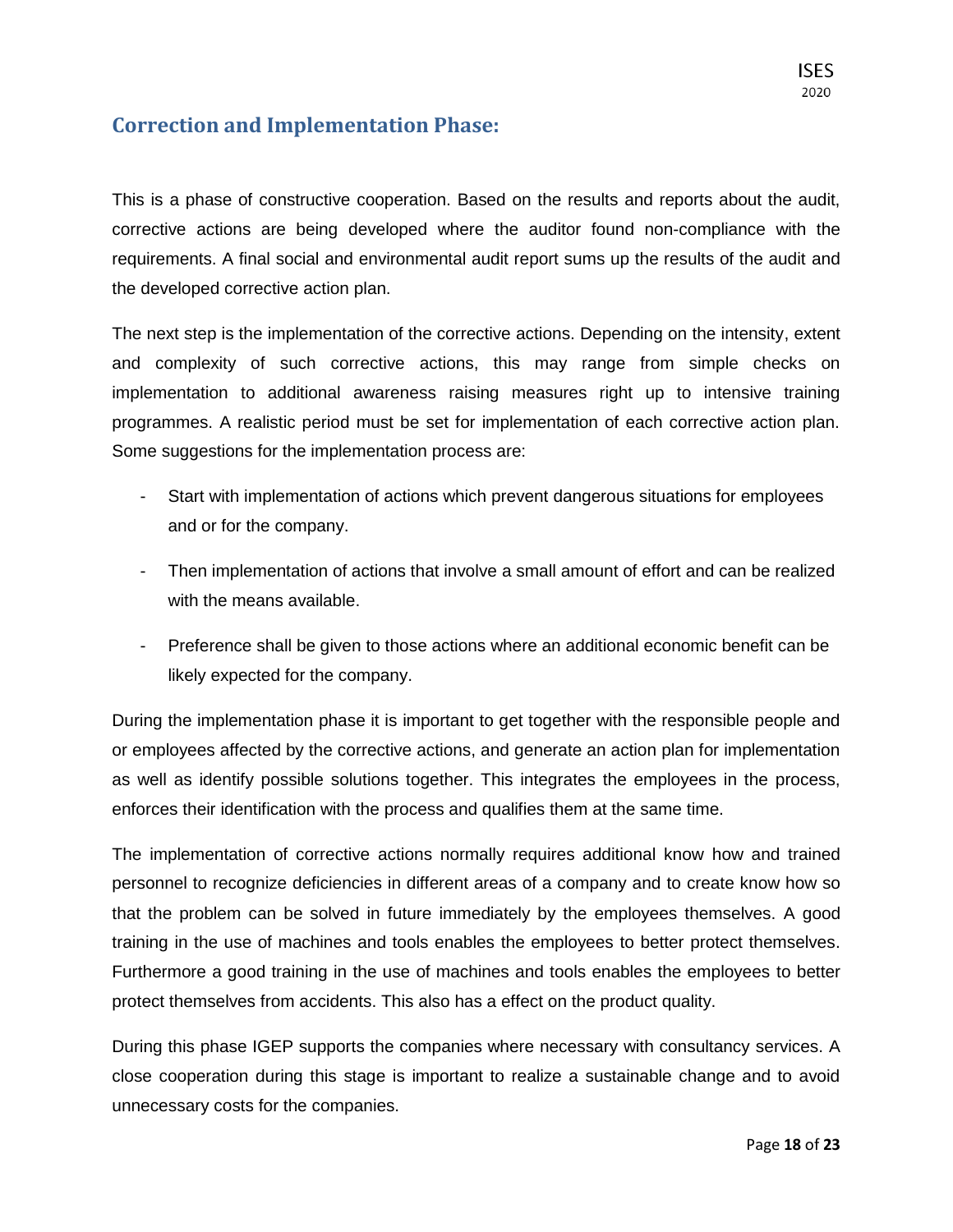## <span id="page-18-0"></span>**Re-Audit:**

The re-audit is to check implementation of the corrective actions taken and whether the deviations found in the previous audit have been corrected. In case of non-conformities during the first audit, a re-audit has to be placed after elapse of the implementation period agreed within the CAP of 6 months after the previous audit.

If the corrective actions meet the requirements a second audit cycle will take place after two years to monitor the current situation at the company and to evaluate the development during the past years. For safe guarding a continuous improvement and the sustainability of measures unannounced control visits are carried out, normally two times within one year.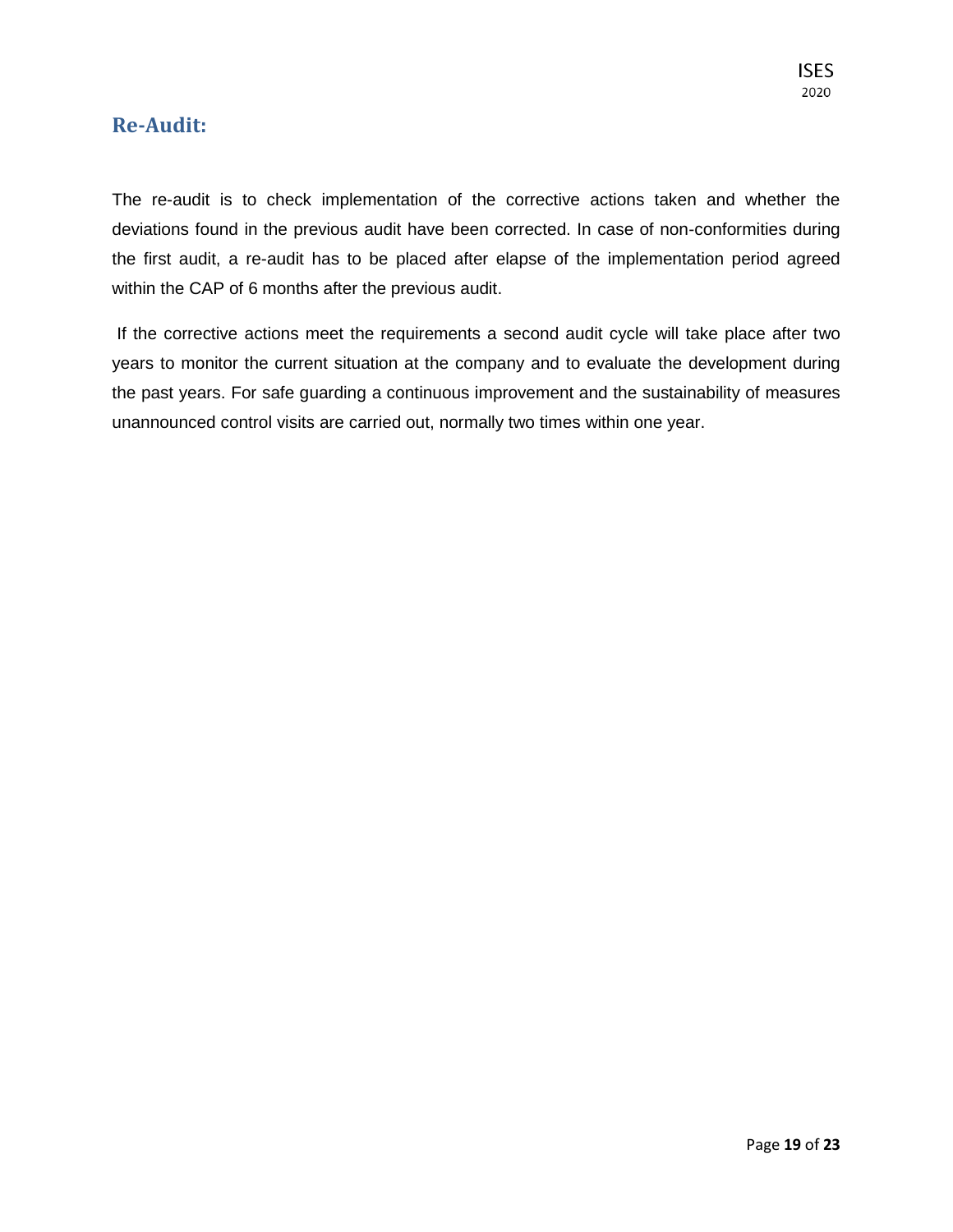## <span id="page-19-0"></span>**Definitions:**

The following terms are used within the ISES 2020 and present throughout the guidance document and require definition.

**Adolescent**: Any person who has completed his fourteenth year of age but has not completed his eighteenth year.

**Child**: Any person less than 15 years of age, unless local minimum age law stipulates a higher age for work or mandatory schooling, in which case the higher age will apply. If, however the local minimum age law is set at 14 years of age in accordance with developing country exceptions under ILO Convention 138, the lower age will apply. If the work is hazardous it will be tried to convince the company to employ no persons under the age of 18 years. Exceptions can be made if special regulations are agreed for apprentices.

**Child Labour**: Any work done by a child younger than the age specified in the above definition of a child, except as provided for by ILO recommendation 146.

**Corrective Action**: Actions taken to prevent the recurrence if there is non conformance

**Forced Labour**; All work or service that is extracted from any person under the menace of any penalty for which said person has not him / herself voluntarily agreed. Forced labour can also take a form of bonded labor, where debts are used to keep workers in a situation of bondage. In these case workers are not allowed to leave until their debts are paid off.

**Interested Party**: Individual or group concerned with or affected by the social performance of the company.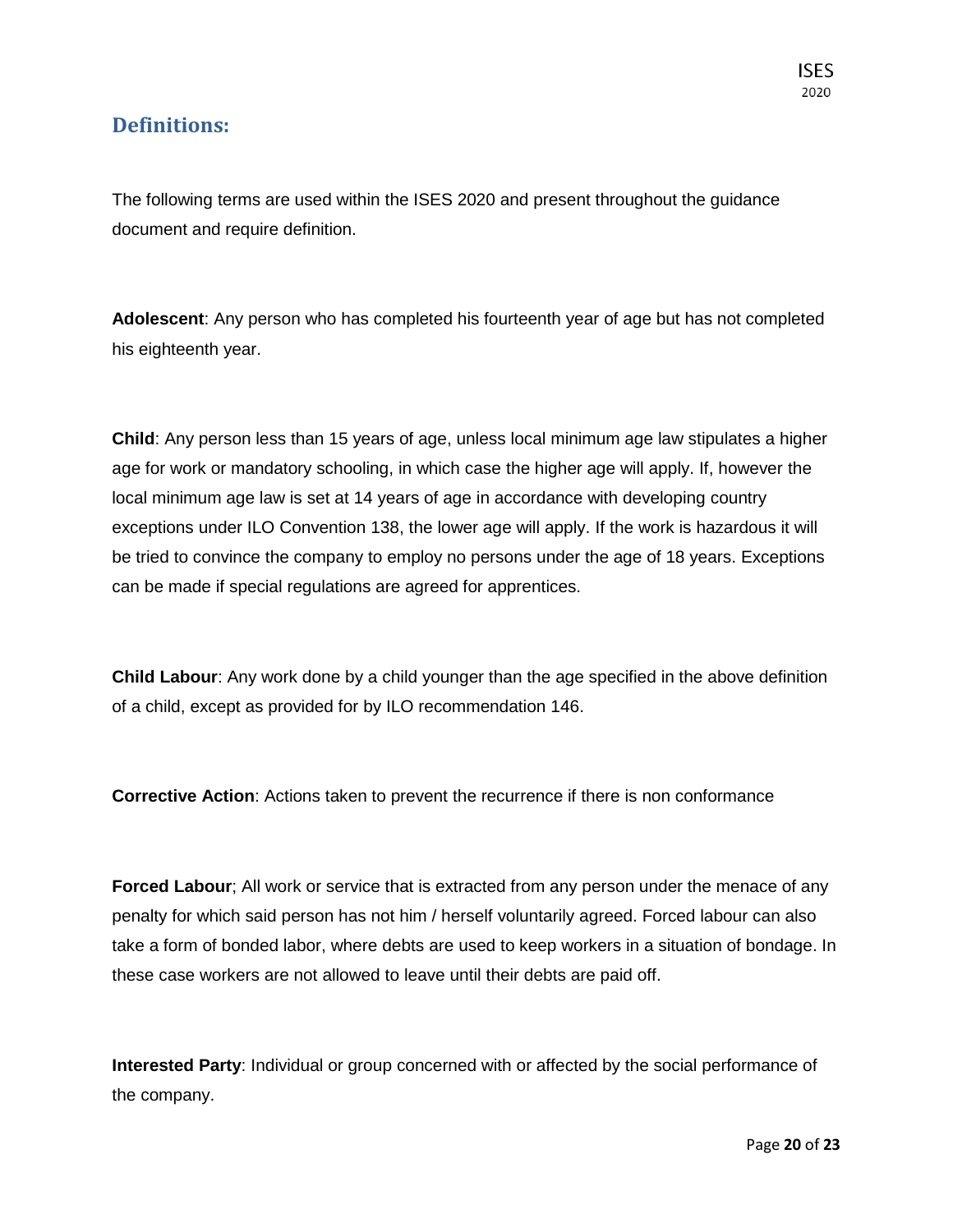**ISES** 

**Plantation**: means any land used or intended to be used for growing tea, coffee, rubber, cinchona and other products which admeasures twenty-five acres or more and whereon thirty or more persons are employed, or were employed on any day of the preceding twelve months.

**Remedial Party**: Actions taken to remedy a non conformance.

**Remediation ( Rehabilitation ) of Children**: All necessary support and actions to ensure the safety, health, education and development of children who have been subjected to child labour, as defined above and are dismissed.

**Subcontractor:** A business entity in the supply chain which directly or indirectly provides the supplier with goods and or services integral to and utilized in / for the production of the suppliers / company's goods and services.

**Supplier**: The party that is responsible for the product, processor service and is liable to ensure that the social accountability is exercised. This definition may apply to manufacturer, distributors, importers, assemblers, service organizations etc.

**Young worker**: Any worker over the age of child as defined above and under the age of 18.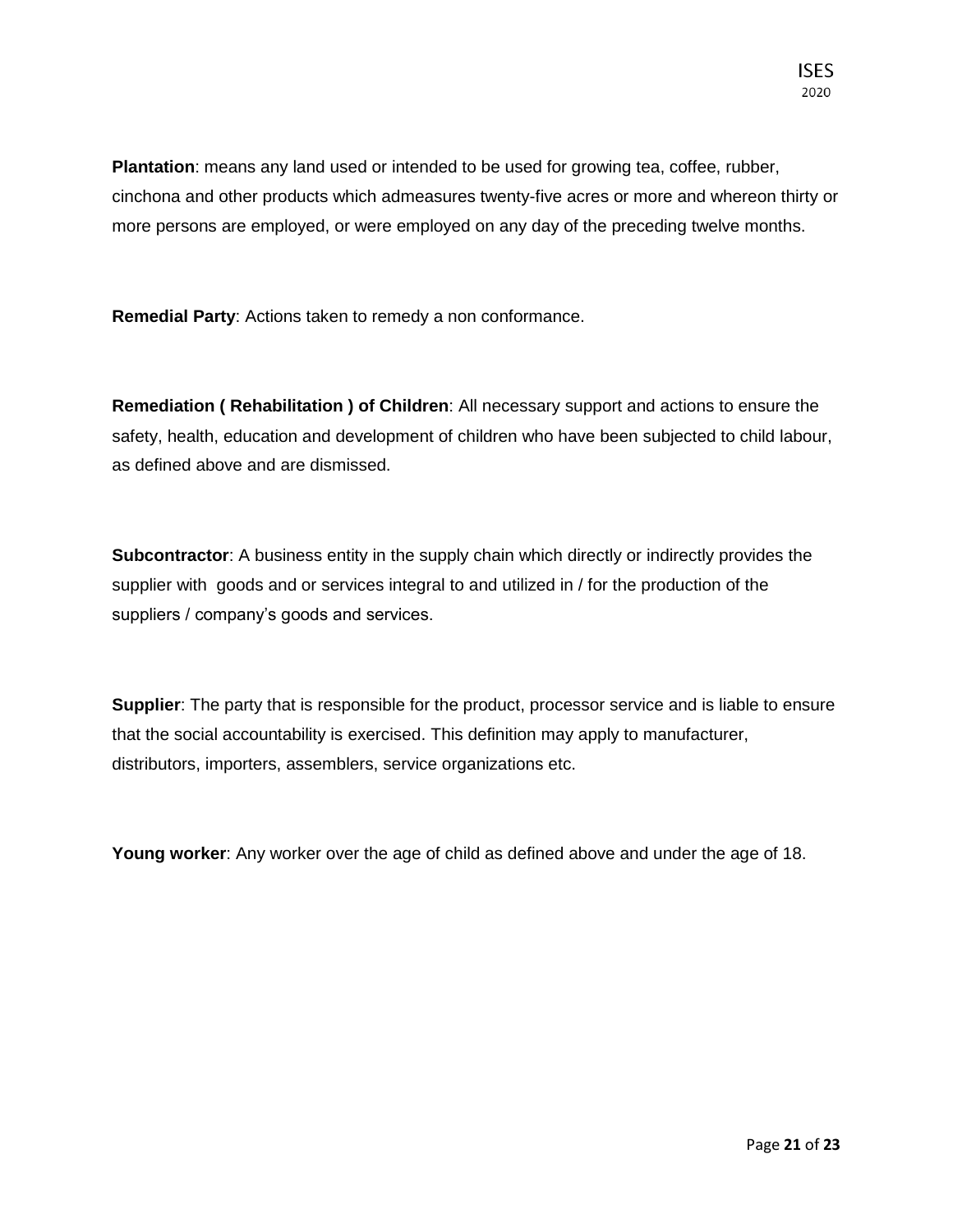## <span id="page-21-0"></span>**ISES 2020 – Social and Environmental Standard Requirements**

The ISES 2020 covers eleven areas of requirements:

- 1. Management System
- 2. Child Labour
- 3. Forced Labour
- 4. Health and Safety
- 5. Freedom of Association and Rights to Collective Bargaining
- 6. Discrimination
- 7. Disciplinary Practices
- 8. Working Hours
- 9. Compensation
- 10. Upstream suppliers
- 11. Environment Protection

All eleven requirements have the same significance for a social and environmental performance of a company and for the auditing process. The ISES 2020 starts with the management system for corporate social and environmental responsibility. This is because the existence of at least basic management structures is of importance to implement minimum social and environmental standards on a continuous and sustainable basis. The management system gives the framework for the regulations of all other requirements and matters concerning the social and environmental performance of a company.